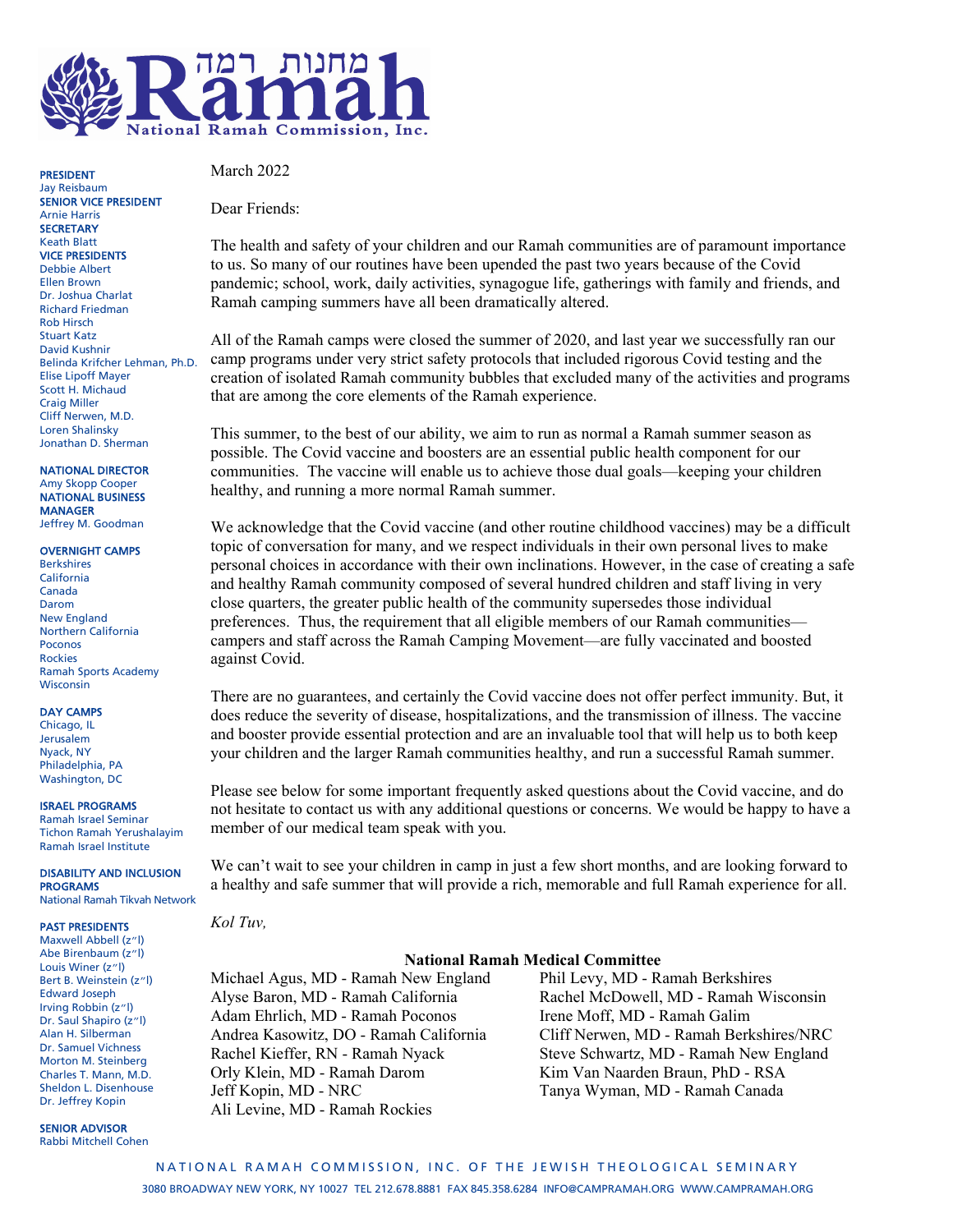# **NRC Medical Committee Frequently Asked Questions Children and the COVID-19 Vaccine March 2022**

# **Source:** <https://www.cdc.gov/vaccines/parents/FAQs.html>

#### **How do we know vaccines are safe for kids?**

 The COVID vaccine for children has been through rigorous testing and thorough review by the FDA and CDC. The vaccine has been shown to be safe and effective. Children who are fully vaccinated have lower rates of acquiring COVID, less severe symptoms if acquired, lower rates of hospitalizations, and lower rates of mortality. COVID vaccines are the most closely monitored vaccines in U.S. history. And the FDA and CDC will continue to monitor the safety of COVID vaccines, including among children.

### **Will vaccinating my child lead to herd-immunity?**

 Given the millions of Americans who are still unvaccinated, immunizing younger children is unlikely to bring the country to the "herd immunity" threshold — the point at which virus transmission stalls. Still, vaccinating children may help to curtail virus spread by giving the virus fewer entryways into the Ramah community, and hopefully improve local Ramah community herd-immunity.

### **Will Camp require boosters for children < 12 years of age.**

 Currently, boosters have not been recommended for children < 12 years of age. A primary series of two vaccines for children 5-12 years of age, and a booster vaccine for those older than 12 years, are required for all those who are eligible to attend a Ramah camp this summer. We will adjust our guidelines should any changes be made to the CDC booster recommendations.

#### **What are common side effects from COVID vaccines?**

 Children who've gotten a COVID vaccine have the same common side effects as adults. They are signs that the vaccine is working and that your child's body is building protection against the virus. These side effects are normal and typically last for a couple days after vaccination.

Common side effects include:

- Pain, redness, or swelling where you got your shot
- Tiredness
- Headache
- Muscle pain
- Chills
- Fever
- Nausea

### **Are the side effects in children different from those in adults?**

 For children ages 5 to 11, trial participants experienced only mild side effects, which were typically more frequent after the second dose, the FDA. reported; the most common were pain at the injection site, fatigue and headache.

## **What if my child has allergies (e.g., egg, etc.)?**

 Children should not get the Pfizer vaccine if they have a history of severe allergic reaction to any ingredient (such as polyethylene glycol) in the vaccine. Allergies to the vaccine ingredients are rare. The vaccine does not contain eggs, preservatives or latex. Please consult your physician for more details.